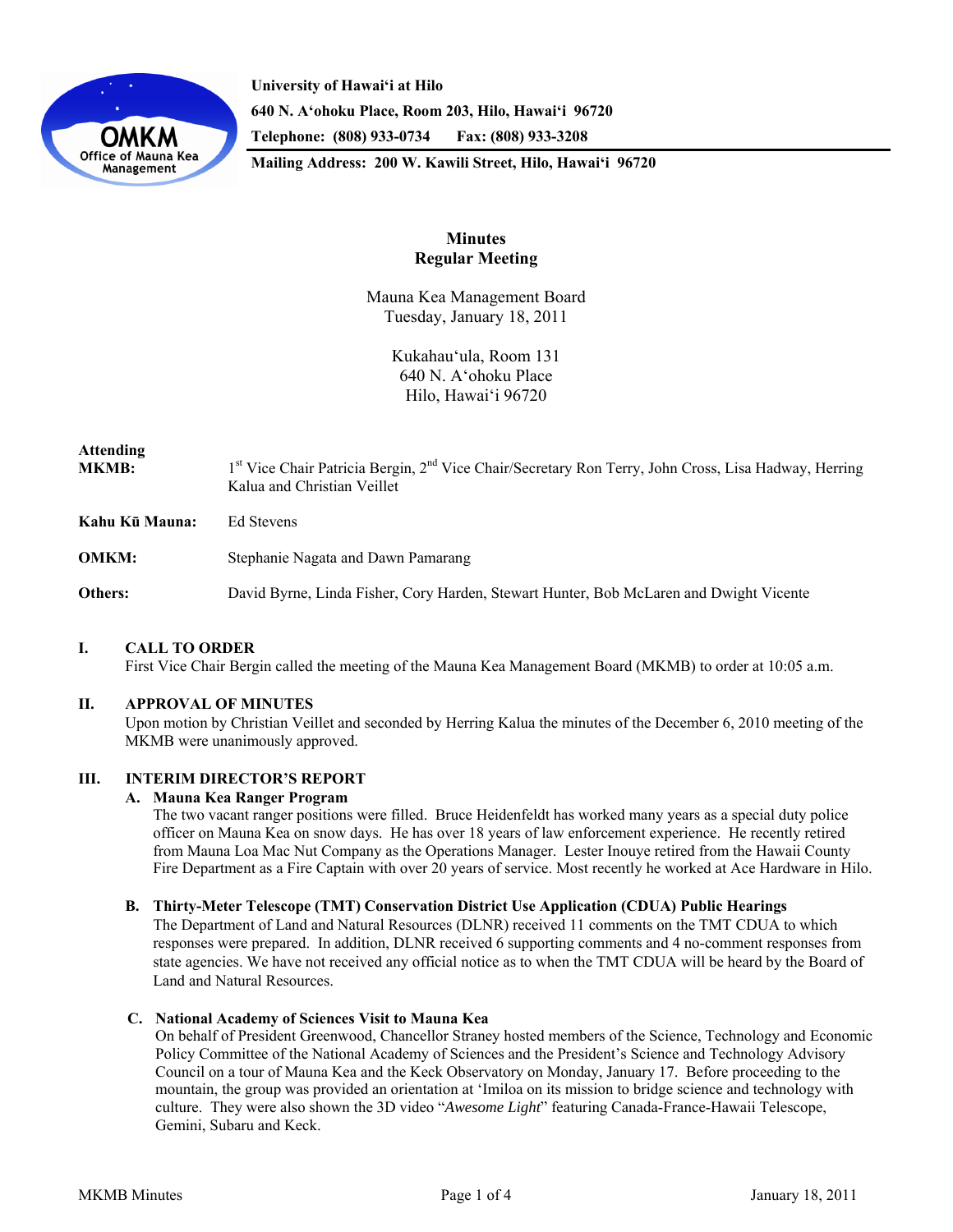The group was given a briefing on the history of astronomy on Mauna Kea and current management. Kalepa Baybayan gave an informative history of the renaissance of Hawaiian voyaging and the challenges of navigating by watching and observing natural occurrences.

Keck provided a tour of their facility.

### **IV. COMMITTEE REPORTS**

### **A. Environment Committee**

Dr. Ron Terry reported the Environment Committee met last month and discussed priorities for implementing the Natural Resources Management Plan (NRMP). The committee is looking at a botanical survey as a priority. Dr. Grant Gerrish of the Botany Department at UH Hilo will be conducting the survey this summer. It will be a comprehensive survey that will look at not only vascular plants, but lichens as well.

The committee also discussed the position description for the natural resources person.

#### **B. Rules Committee**

Lisa Hadway reported the Rules Committee met on January  $4<sup>th</sup>$  and  $6<sup>th</sup>$  and have made significant progress on the draft rules. At the request of the Act they have incorporated Natural Area Reserves and Forest Reserves and other DLNR rules in the draft. Rules for commercial activities are also being discussed.

#### **V. KAHU KŪ MAUNA COUNCIL (KKMC)**

Ed Stevens reported that personnel from the TMT project came to explain the current design for access road to the proposed TMT site. Mr. Stevens was impressed with the way TMT came out with a design that accommodated TMT's needs and addressed SMA's concerns. The Council was pleased with TMT's explanation of how they derived the final design. Option 3 is the right option and the least objectionable.

#### **VI. NEW BUSINESS**

#### **A. United Kingdom Infrared Telescope (UKIRT) Request to Install a Monitoring Station onto an Existing Weather Mast**

In December 2010 UKIRT moved into a remote operations mode. UKIRT is requesting to attach a remote monitoring station onto an existing weather mast to help improve the efficiency of its operations.

Project Summary

- Monitoring station consists of a thermal imager and a zoom camera system.
	- o Zoom camera will provide remote observations of ice build-up on the dome.
	- o Thermal imager will provide views to safely re-open the dome if it was closed earlier due to weather.
- Overall dimensions including the mounting bracket are 26" L, 15" W and 27" H.
- UKIRT is proposing to attach the monitoring station to its existing weather mast which is mounted onto the side of the summit lunchroom building.
	- o Mast is 28' tall with 18' extending above the lunch room roof.
	- o Location of the mast provides excellent viewing of the UKIRT dome and dome extension.
- Power to the equipment will be through an Ethernet cable that will run down the inside the mast.

#### Kahu Kū Mauna Council

The Council reviewed the project at its January 12, 2011 meeting and had no objections to the project.

#### DLNR Permit/Approval

DLNR indicated that this project does not require a permit from the department.

#### OMKM Recommendation

OMKM's position is that the Board classify this a Minimal Impact project, and approve and allow the applicant to proceed. OMKM's recommendation is based on the following:

- The proposed activity does not significantly impact the surrounding environment.
- The proposed structure will be installed on an existing weather mast.
- No excavation is involved.
- There are no archaeological sites near the proposed site.
- The equipment is a needed safety measure.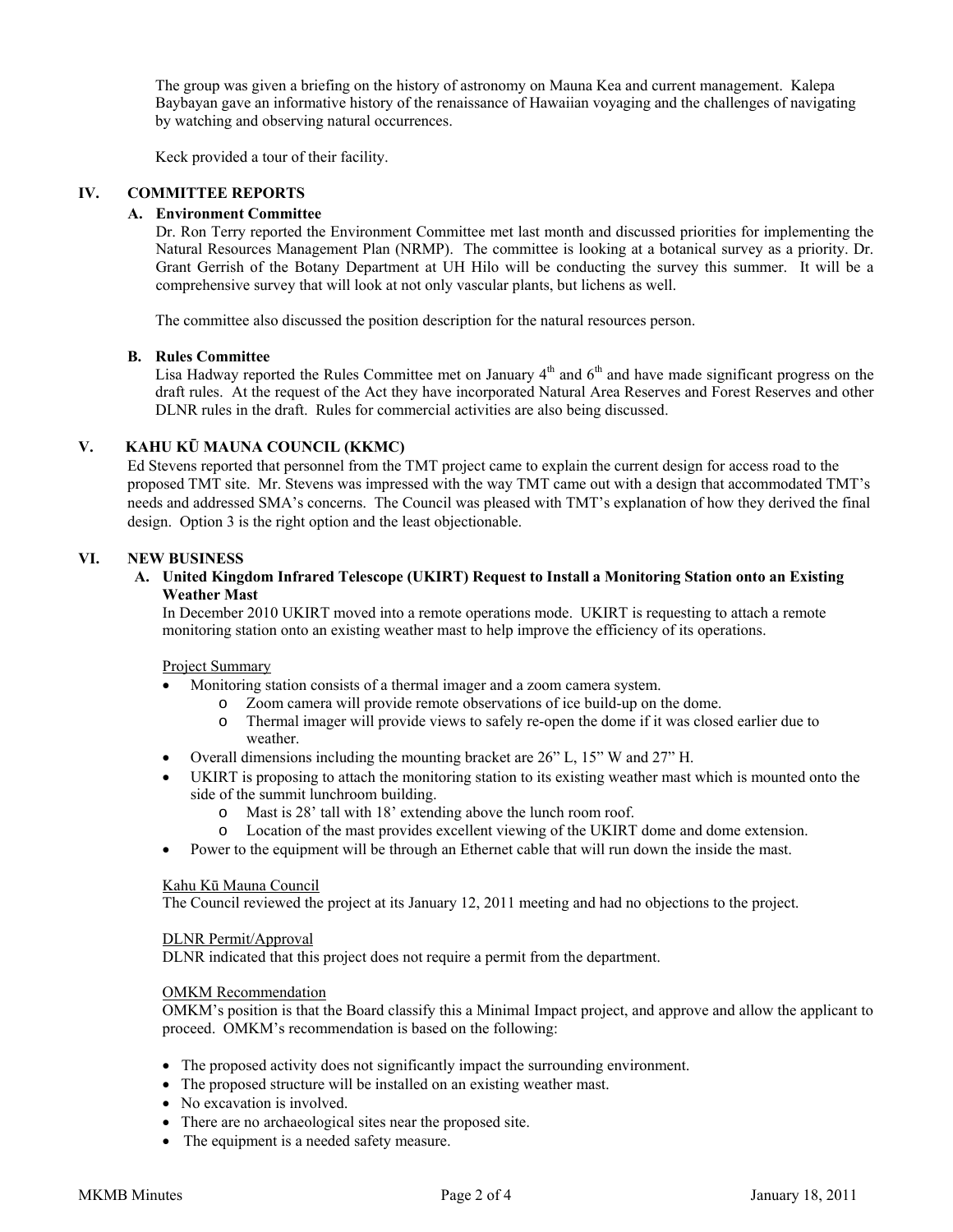# Conditions

OMKM recommends the following conditions:

- 1. Notify OMKM when it plans to install the equipment.
- 2. Notify OMKM upon completion of the project.

#### Discussion

Dwight Vicente, representing the Hawaiian Kingdom objected stating there is no existing treaty between the Hawaiian Kingdom and the United Kingdom.

First Vice Chair Bergin acknowledged Mr. Vicente's comment and objection.

#### Action

It was moved by Ron Terry and seconded by Herring Kalua to accept OMKM's recommendation to classify this a Minimal Impact project with the conditions as noted, and allowing UKIRT to proceed with installation. The motion was carried unanimously.

**B. Comments on Pohakuloa Training Area Final Environmental Assessment (EA) for High-Altitude Mountainous Environmental Training (HAMET)**

Interim Director Nagata reported that an environmental assessment had been prepared by the Army for their High-Altitude Mountainous Environmental Training (HAMET) involving helicopter landings and take offs at high altitudes specifically for activities they are doing in Afghanistan. The concern is the Office was never notified that the Army was preparing an EA. Three of their proposed locations are directly adjacent to the Science Reserve and the Natural Area Reserve. There is insufficient information provided in the EA and there was little or no consultation. OMKM feels that this EA needs more work.

Dr. Terry summarized the five key points in a letter the Office and Board will send to the Army with details of their concerns:

- 1. The action is poorly described in the EA.
- 2. The EA incorrectly implies that the project involves no use of State land that is also within the Conservation District and fails to conduct an EA compliant with Chapter 343, HRS or to indicate the need for a Conservation District Use Permit (CDUP).
- 3. Adjacent land uses are not mapped or discussed properly in the EA.
- 4. Impacts on the unique summit region of Mauna Kea are downplayed to the point of insignificance by incorrect data and evaluations. In particular, the analysis of noise impacts is really not adequate.
- 5. Public consultation was almost non-existent, and consultation with agencies is inadequate and largely undocumented.

As Interim Director Nagata stated, we are asking the Army to retract this EA and do another one – joint, State, National Environmental Policy Act (NEPA) EA, properly consult the public, and properly do their studies. Dr. Terry added he was the primary author of the letter, but Board members were consulted.

Mr. Stevens read Kahu Kū Mauna's letter which stated that they were not consulted and found it disturbing that the Army states that the proposed activity would not have a significant impact on cultural matters, nor a cumulative impact. The Army failed to acknowledge that an action in a culturally sensitive area, no matter how small that action might be, contributes to the overall cumulative impact. The Council felt the EA was insufficient and the Army should conduct more formalized consultation to assess cultural impact.

### Discussion

Dwight Vicente, representing the Hawaiian Kingdom, objected. He commented that the United Stated has never had a valid treaty with the Hawaiian Kingdom and its military is unlawfully occupying the Hawaiian Kingdom in violation of its own constitution. First Vice Chair Bergin acknowledged Mr. Vicente's objection.